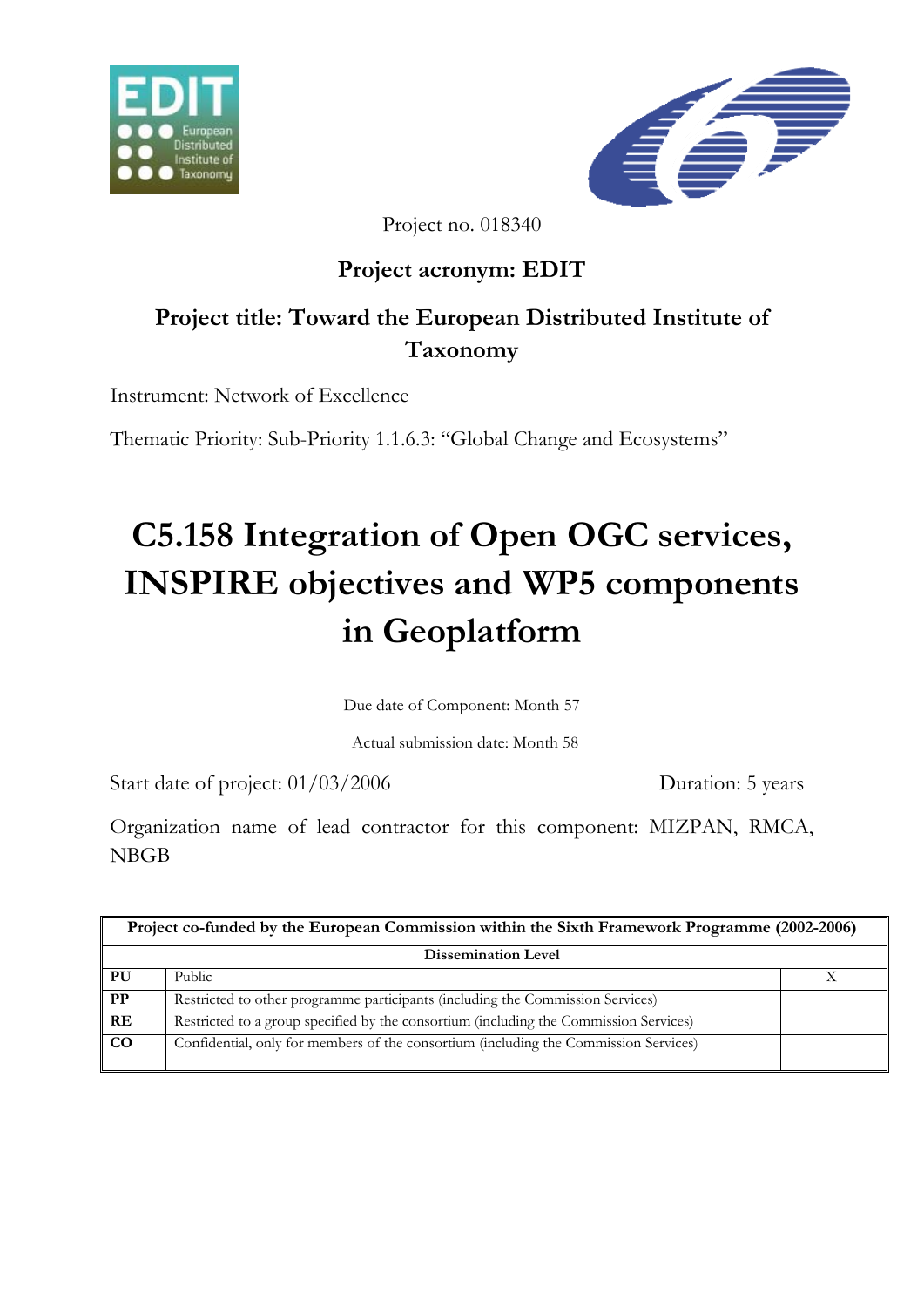This report describes the integration of Open OGC services, INSPIRE objectives and Work Package 5 (WP5) components in the EDIT Geoplatform tools. It was compiled by Marcin Gąsior with a generous input from Patricia Mergen, James Davy and Franck Theeten and the colleagues from the EDIT developer mailing list.

### **Introduction**

The EDIT Geographical platform components were established under the Work Package 5 – 'Internet Platform for Cybertaxonomy: Tools, Sharing, Networking and Integration'. The idea behind it is to provide an integrated framework for all users of taxonomy. There are two geographic tools being developed under Work Package 5.4: the EDIT MapViewer and the EDIT Map REST Service. The EDIT mapViewer is meant to be an easy to use online mapping tool for taxonomists working with their own data. The EDIT map REST service was designed to provide means for automated access map generation. It exposes a rich API based on HTTP parameters enabling users to take a full advantage of available functionality.

The European Union recommends that geospatial components implemented in EU projects follow INSPIRE and OGC standards and guidelines. Therefore it is important to discuss and assess how the EDIT Geoplatform fulfils this recommendation. However, as the Geoplatform does not make available or share spatial data as such (it only pictures the user provided spatial data), the description is limited to the services provided. What is important, the EDIT programme recommends also the user driven data to follow the standards (TDWG, OGC, INSPIRE).

## **Open OGC services**

The Open Geospatial Consortium (OGC) is the leading standards organisation in the geospatial arena. OGC Web Services (OWS) are based on client-server architecture model. An implementation of OWS comes down to usage of HTTP protocol as a transport layer conveying client's requests and server's answers in a XML document form (available at: http://www.opengeospatial.org/standards/common).

OGC specifications define dictionary and syntax of commands/operations which enable communication between client and server through HTTP protocol with GET and POST methods. Those specifications can be treated as an API (Application Programming Interface) which allows the creation of web services used by various applications without going into service implementation details. The most important specification from the EDIT Geoplatform point of view is the Web Map Service (WMS) which defines a standard protocol for generating cartographic maps in a specific coordinate system in a raster image form over the web (available at: http://www.opengeospatial.org/standards/wms).

The software and technologies used to develop and operate the EDIT geographical components in large measure decide if the standards are complied. If the software follows the standard, the service based on it would also be standard compliant. Below the software used is described.

PostGIS adds support for geographic objects to the PostgreSQL object-relational database. In effect, a data which has spatial reference (points, lines, polygons) can be stored seamlessly in the PostgreSQL database. PostGIS follows the OGC "Simple feature access - Part 2: SQL option" specification (available at: http://www.opengeospatial.org/standards/sfs). Moreover, it has been certified as compliant with the "Types and Functions" profile.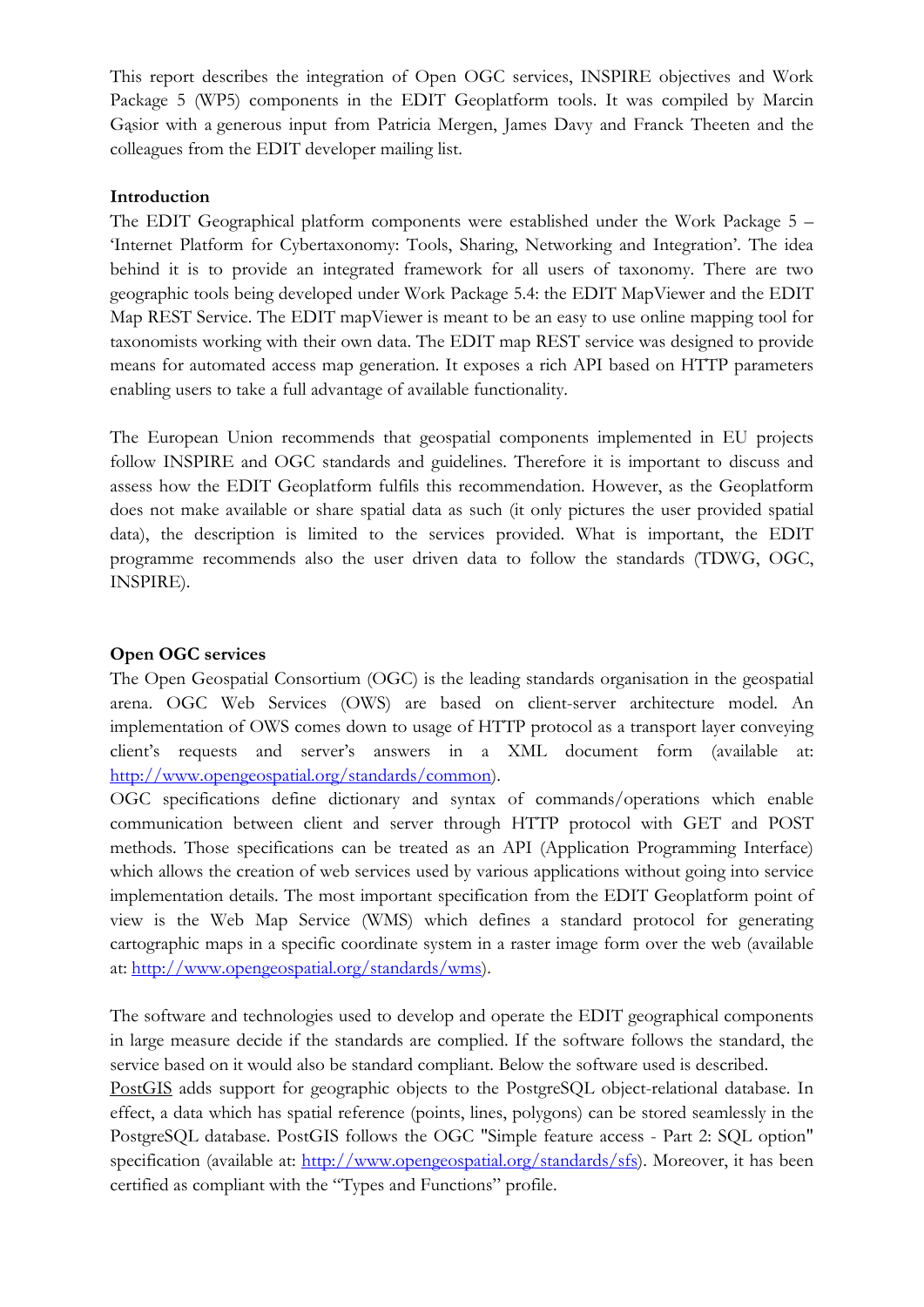GeoServer is an open source software server that allows users to share end edit geospatial data. It publishes data from any major spatial data source using open standards. GeoServer is the reference implementation of the OGC Web Feature Service (WFS) and Web Coverage Service (WCS) standards, as well as a high performance certified compliant Web Map Service (WMS). GeoServer is the only open source server that has successfully passed both the WMS and WFS test suites which are part of OGC Compliance, Interoperability, Testing and Evaluation (CITE) project.

OpenLayers is an open source JavaScript library for displaying map data (map tiles and markers loaded from any source) in web browsers. It provides an API for building rich web-based geographic applications. Developed as the OSGeo Foundation project, it implements industrystandard methods for geographic data access – OGC WMS and WFS specifications.

## **INSPIRE**

INSPIRE is a Directive proposed by the European Commission in July 2004 which defines the legal framework for the establishment and operation of an Infrastructure for Spatial Information in Europe. The components of the infrastructure are: metadata, spatial data themes, network services and technologies; agreements on data sharing, access and use; coordination and monitoring mechanisms, processes and procedures.

The most important components for the EDIT Geoplatform are network services and technologies, as it does not provide spatial data but only displays user data. Therefore EDIT services can be classified as a View Services type, determined in article 11 of the Directive. The minimum requirements established in INSPIRE – "View Services making it possible to display, navigate, zoom in/out, pan or overlay viewable spatial data sets and to display legend information and any relevant content of metadata" – are fulfilled except for metadata. The EDIT services provide only a description of usage but not metadata in the form expected by the Directive.

INSPIRE features 3 annexes, the first one focusing on cadastral and administrative data, place names, addresses but also hydrography and protected areas. The specification of this 1<sup>st</sup> annex is now finished and the release of first download services is forecasted for the 15/05/2012. Landcover and elevation data are tackled by annex II whose specification will be published 15/05/2012 and other thematic layers (biogeographical regions, soils, land use, sea regions etc…) are tackled by Annex III that should be specified the last.

Some companies (such as Lat/Lon with its "Degree" WMS) are currently developing INSPIREcompliant services that currently mostly deal with cadastral data and addresses. The technical specificity of these services is that they can handle XML data and schemas that are published by on-line resource, and not only the static copies of these schemes in databases and configuration files that are located in a single server. As INSPIRE mostly deals with European data it also recommends the ETRS89 reference systems for the storage of data.

More technical aspects of introducing the INSPIRE directive are contained in the Implementing Rules. They are based on the OGC and ISO standards, yet some technical issues are slightly different. The IR describing Network services in details are above all: 'INSPIRE Network Services Architecture'

http://inspire.jrc.ec.europa.eu/reports/ImplementingRules/network/D3\_5\_INSPIRE\_NS\_Architecture\_v3-0.pdf and 'Technical Guidance to implement INSPIRE View Services'

http://inspire.jrc.ec.europa.eu/documents/Network\_Services/Technical\_Guidance\_View\_Services\_v2.12.pdf.

Due to relative simplicity of the EDIT Geoplatform tools, conformance with OGC standards through implementing OGC compliant software, ensure also compliance with the INSPIRE